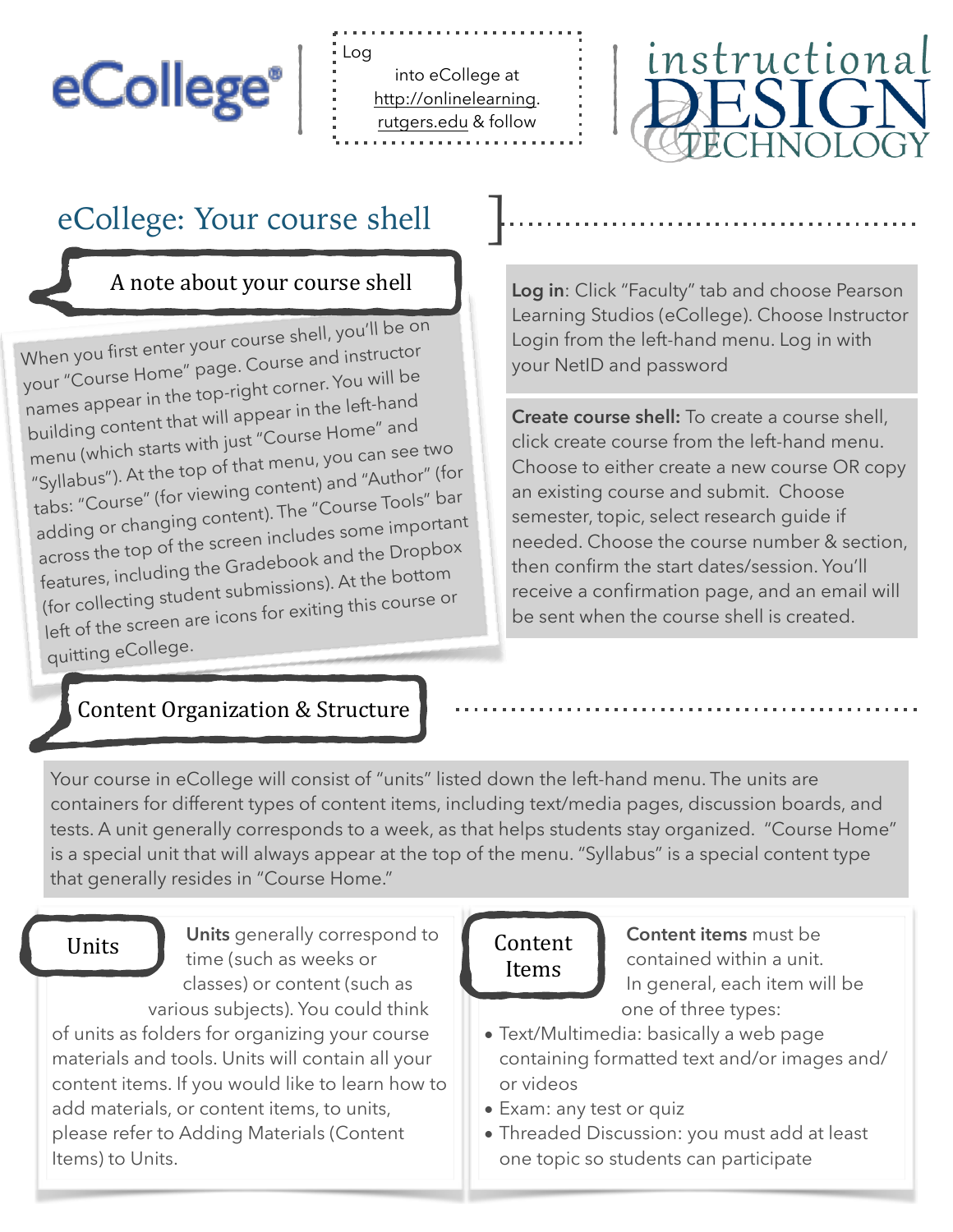# Structuring/Organizing Content

**Add Units** Click Course Home in the lefthand menu, then click the Author tab. Click "course items" button. Click "add unit," then type in the title, click Save. In most cases, you'll want to create all your units at once, before you begin adding content items. (In that way, you can add a "weekly discussion" item to all existing units at once, for instance.)

**Rename and Re-order units** While in the unit you want to rename, click the Unit title in the left-hand menu. Click the Author tab. Click the "Toolbox" button. Click "Edit Unit Title"; change text; click Save Changes. **To re-order units**: Click any Unit title in the left-hand menu. Click the Author tab. Click the "Toolbox" button. Click "Change Unit Order"; renumber units; click Save Changes.

### Add Content Items

Content items can be added from any individual unit or from Course Home (the item added will appear under the unit it was added from, or under Course Home).

- 1. Click on a unit, then click the Author tab, then click the button "Unit Content Items"
- 2. Click the button "Add Items"
- 3. Each item needs a title, for instance "Lecture" or "Midterm Exam"
- 4. Each item needs a type, such as Text/Multimedia, Threaded Discussion, or Exam (see next page for descriptions).
- 5. Next you must indicate into which units you want to add this new item. Ideally, you can create some items that will be added to every unit, such as "weekly discussion," "reading quiz," or "lecture." This will save time, as you can create the item once, but then add it to multiple units. To select the unit for this new item, highlight one or more units it in the "Add to" menu (to select multiple consecutive units, hold the <shift>-key; to select multiple nonconsecutive units, hold the Ctrl-key).
- 6. Finally, select "Hide from students" or "Create dropbox basket" (if the student will be responding to this item by submitting a document, such as for an assignment), then click the button "Add Items."

**Rename Content Items** To rename a content item: Click on the correct unit, then click the Author tab.Click "Unit Content Items" button. In the "Rename Items section," select the content item from the drop-down list provided; click "Go." In the Name field, rename the content item; click Update button.

**To rearrange Content Items**: Click the content item in the left-hand menu. Click the Author tab. Click the "Toolbox" button. Click "Move…" Move to another unit or re-number among content items in the same unit, from list Click "Save Changes."

**To delete Content Items:** Click the content item in the left-hand menu. Click the Author tab. Click the "Toolbox" button. Click "Delete…" Read warning and if you're sure, click "Delete."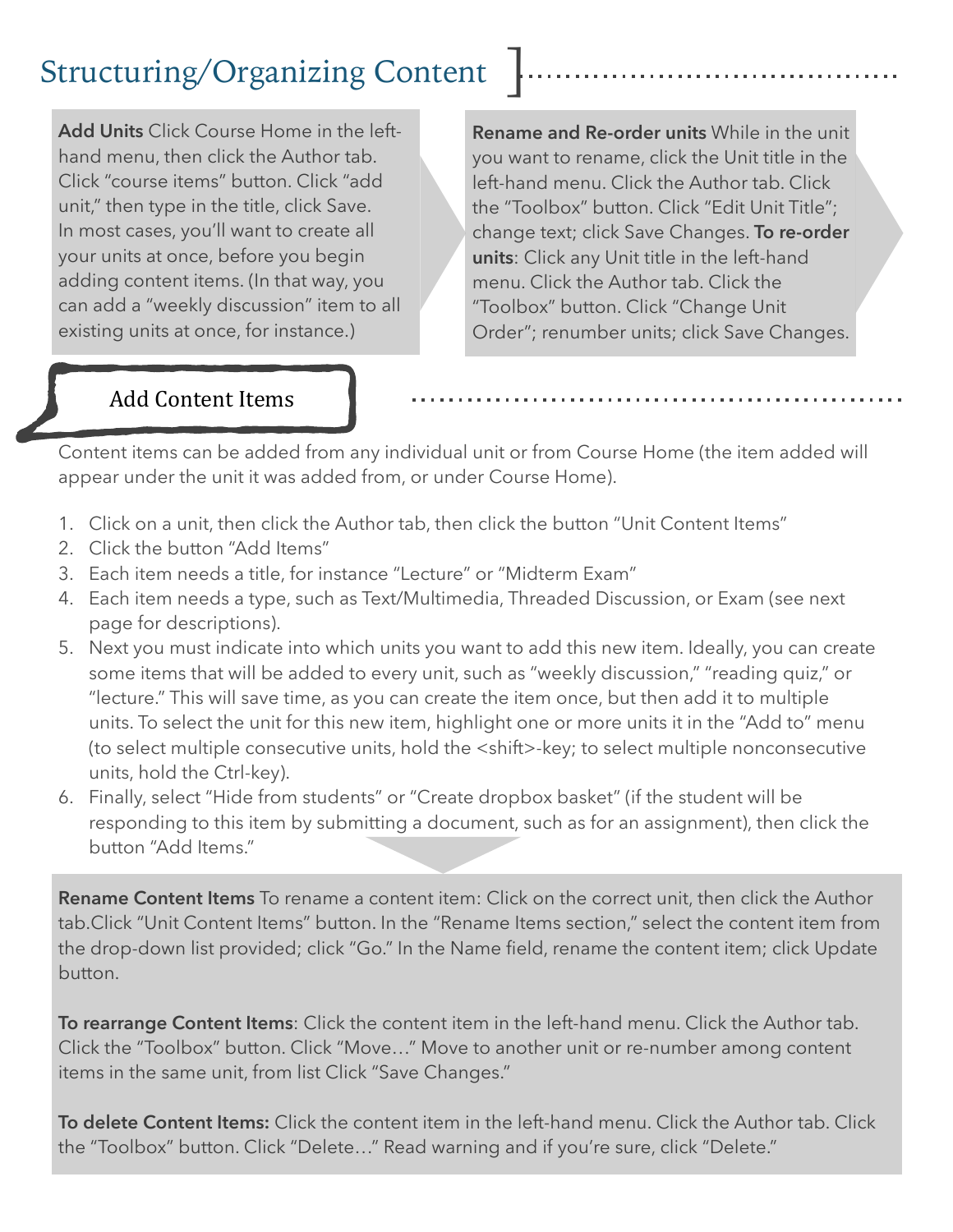# **Editing Content**

#### **Add a syllabus**

- Click on the Syllabus link under Course Home (you should see a blank syllabus page), then click the Author tab.
- Click the link for "instructor information" to fill in details about you. In most cases, you'll want to click the 'Yes' button for "display on syllabus." If you would like to add a paragraph about yourself, type it into the large white editing box. Finally, click "Save Changes."
- To see how your instructor information will be displayed, click the "Course" tab at the top left of your screen.
- Now click the "Author" tab again to continue creating your syllabus.
- You will begin adding syllabus items, which you can think of as chunks of information on your syllabus, such as: course description, attendance, grading, etc.
- At the top of the syllabus Author page, in the Add Syllabus Items section, select "Compose text item," then click the Add button.
- Fill in the title for this item, which will be the heading for this section of your syllabus, such as "Course Description."
- In the large editing box, type or paste in the text for this section and click "Add Item."
- Again, to see how this information will display, you can click the Course tab. Return to the Author tab and add your next section the same way.

**Content Item types:** Text/Multimedia: basically a web page containing formatted text and/or images and/or videos; Exam: any test or quiz; Threaded Discussion: you must add at least one topic so students can participate

#### "Visual Editor"

Many of the content items you create will be of the type "text/multimedia." Whenever you author, or edit, an eCollege text/multimedia page, you will use the built-in "visual editor," which is like a simplified word processor used to build web pages.

# The importance of "Save" in eCollege

Most importantly, you must save frequently, especially before you change your view in the editor (eg, from Design view to HTML view). There is no warning to save if you navigate away from the editor, so please save frequently.

**Linking to documents within Text/Multimedia items** On the Visual Editor toolbar, click the Link button. Select "Link to Content or Files," and click Continue At this point, you can Upload Content. In the Text to display field, type the text students will click to open and view the content. Click Choose File to locate and upload the file; click "Add Link" then "Save Changes."

Need help? Contact Instructional Design & Technology at 856-225-6090 or [idt@camden.rutgers.edu a](mailto:idt@camden.rutgers.edu)nd visit us at <http://idt.camden.rutgers.edu>